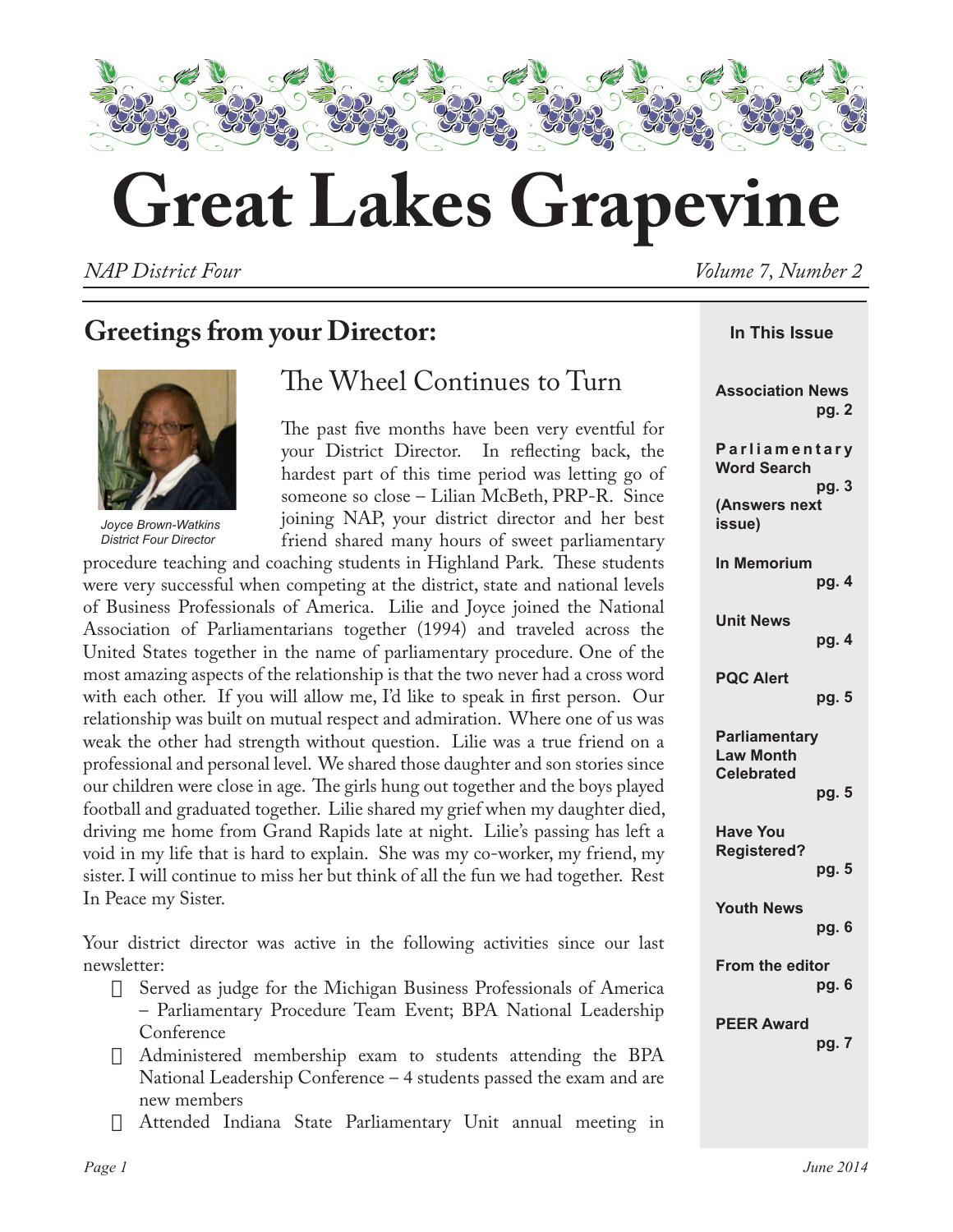#### Greetings from your Director (continued) **Association News:**

*NAP District Four Volume 7, Number 2*

Speedway, IN bringing greetings from NAP

- $\Box$  Brought greetings to the Michigan Unit of Registered Parliamentarians at their Annual Meeting and installed newly elected officers
- $\Box$  Co-presented, with Julie Pioch, a lesson on Disciplinary Procedures at the Michigan State Association of Parliamentarians as well as giving an NAP update
- $\Box$  Brought greetings and presented a workshop at the Detroit Unit Annual Meeting
- $\Box$  Attended a conference call meeting for district directors hosted by Sandy Olson
- $\Box$  Received many requests for parliamentary assistance and/or information and referred those requesting to the appropriate state association president

Many thanks to Ed Frazier and his wife for their exceptional hospitality in Speedway, IN. Additional thanks for all state and unit presidents for their help in contacting members to renew their membership. We must not stop, we must continue to work to keep all of our members. We need to grow and retain our members.

Our Ontario friends need our help. They are struggling to survive and we need to welcome them into our units or help them become stronger as an association. We don't want them to lose their charter. So let's join forces and help them out.

#### *Reminders:*

Parliamentarian Education and Enhancement Recognition (PEER) Award forms are due July 1 for recognition at the 2014 Training Conference.

The NAP Training Conference is to be held in Oklahoma City, OK – August 8-10, 2014. Register online and make arrangements now to attend this exciting conference.

**Note the date** change for the 2015 District Meeting – **April 10-12, 2015**, being hosted by and in conjunction with the Michigan Unit of Registered Parliamentarians and Michigan State Association of Parliamentarians Annual Meetings (more information to follow).



**Wisconsin Parliamentarians in Winter** (It may not be what you think)

The Wisconsin Association of Parliamentarians held their Annual Convention in Winter, WI. the weekend of May 2-4, 2014. (Winter, WI is located in the far northern part of the state.)

Friday night found Board members having their pre-convention meeting. Saturday was devoted to the Convention with business, workshops on meetings and motions, and time to explore the area. Workshops were conducted by WAP members with involvement from members of the Junior Winter Parliamentarians.

The luncheon was a real treat with a special Smelt meal. Dinner was part of the Cinco de Mayo celebration in the area and was served by the local Fire Department. The Mexican food was wonderful.

Sunday morning allowed time for breakfast and a chance to talk with fellow parliamentarians before departing for home.

The opportunity of being in a small community lent itself nicely to more time to conduct business and spend more time learning and discussing parliamentary procedure. Facilities were more than adequate and the weather was fine!!!!

*by Elaine Staley, PRP-R*



*To be a friend a man should be tolerant; he should have an understanding heart and a forgiving nature, knowing that all men stumble now and then, and that he who never made a mistake never accomplished anything. —*Wilferd A. Peterson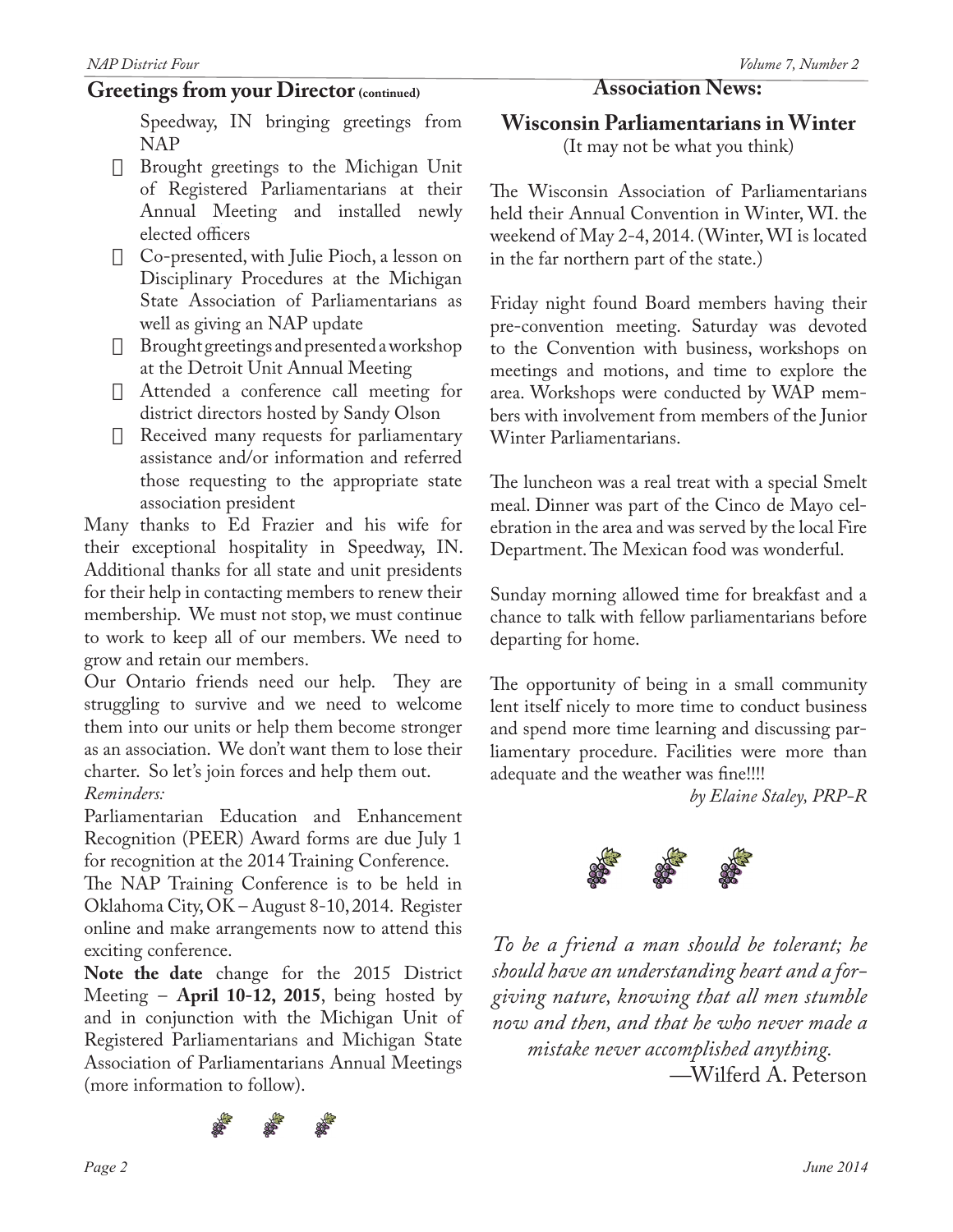#### WORD SEARCH

| A             | N        | $\Omega$ | I            | T        | A        | Ζ             | I                | N           | A             | G             | R            | $\Omega$      | F              | $\Omega$       | E             | M             | S        | N           |
|---------------|----------|----------|--------------|----------|----------|---------------|------------------|-------------|---------------|---------------|--------------|---------------|----------------|----------------|---------------|---------------|----------|-------------|
|               | M        | E        | S            |          | G        | B             | Y                | L           | A             | W             | S            | $\mathbb{R}$  | E              | B              | I             | D             | U        | O           |
| Т             | I        | E        | N            | I        | E        | L             | S                | E           | $\mathcal{C}$ | T             | I            | $\Omega$      | N              | J              | O             | R             | S        | I           |
| $\mathcal{C}$ | N        | R        | N            | E        | N        | I             | D                | G           | N             | L             | $\mathbf{A}$ | D             | Y              | E              | S             | T             | P        | T           |
| $\Omega$      | I        | H        | $\Omega$     | D        | D        | M             | M                | E           | E             | T             | $\mathbf I$  | $\mathbf N$   | G              | $\overline{C}$ | $\mathcal{C}$ | A             | E        | O           |
| M             | M        | $\Omega$ | N            | E        | A        | L             | M                | $\mathbf R$ | E             | I             | $\mathbf{P}$ | $\mathbf R$   | $\Omega$       | T              | E             | M             | N        | M           |
| M             | U        | L        | E            | S        | A        | D             | T                | E           | R             | A             | E            | S             | S              | I              | O             | N             | D        | U           |
| $\mathbf{I}$  | M        | A        | L            | S        | N        | F             | $\mathbf R$      | J           | $\mathcal{C}$ | H             | A            | $\mathbf R$   | T              | E              | $\mathbf R$   | Ζ             | T        | Q           |
| Т             | $\Omega$ | D        | H            | E        | N        | D             | M                | E           | M             | B             | E            | $\mathbf R$   | S              | $\bf{I}$       | J             | K             | H        | M           |
| T             | F        | N        | M            | S        | U        | E             | $\mathcal{C}$    | X           | $\mathbf R$   | $\mathcal{C}$ | Q            | A             | G              | D              | L             | Q             | E        | S           |
| E             | F        | A        | J            | S        | A        | N             | $\Omega$         | A           | $\bf{I}$      | $\Omega$      | U            | E             | $\mathbf N$    | A              | $\mathbf{P}$  | U             | R        | E           |
| E             | I        | E        | D            | I        | L        | $\mathbf R$   | M                | F           | A             | I             | L            | T             | I              | G              | S             | $\mathcal{C}$ | U        | Q           |
| S             |          | X        | $\mathbf{U}$ | $\Omega$ | T        | U             | $\boldsymbol{F}$ | $\rm V$     | $\mathbf P$   | $\mathcal{C}$ | L            | $\mathcal{C}$ | T              | S              | L             | A             |          | U           |
| W             | E        | T        | A            | N        | H        | $\Omega$      | E                | O           | $\bf{I}$      | $\mathbf R$   | E            | S             | E              | A              | M             | L             | E        | $\Omega$    |
| U             | R        | E        | Q            | U        | $\Omega$ | J             | M                | T           | E             | $\mathbf P$   | S            | $\mathbf R$   | E              | G              | U             | L             | A        | $\mathbf R$ |
| N             | S        | N        | A            | N        | H        | D             | $\mathbf R$      | E           | S             | $\mathbf N$   | T            | H             | M              | A              | $\mathbf{P}$  | A             | B        | U           |
| P             | A        | D        | L            | I        | A        | A             | U                | T           | H             | $\Omega$      | R            | I             | T              | Y              | $\Omega$      | W             | $\Omega$ | M           |
| P             | R        | I        | V            | I        | L        | E             | G                | E           | A             | N             | D            | L             | V              | E              | M             | S             | Y        | X           |
| J             | U        | S        | E            | X        | E        | $\mathcal{C}$ | U                | T           | I             | $\bf V$       | E            | B             | $\overline{O}$ | A              | $\mathbf R$   | D             |          | D           |

Amendment Extend<br>
Annual Meetins

Agenda Committees Pro Tem<br>Amend Executive Board Privilege Executive Board<br>Extend Privilege<br>Quorum Meeting (2) Regular Article Members Section Authority Minimum Session<br>Aye Motion Special Aye Motion Motion Special Call Call Children Children Children Control Control Control Control Control Control Control Control Control Control Control Control Control Control Control Control Control Control Control Control Control Control Control C

Adjourned Charter Charter Organization<br>Agenda Committees Pro Tem Bylaws Object Suspend the Rule

Solution in next issue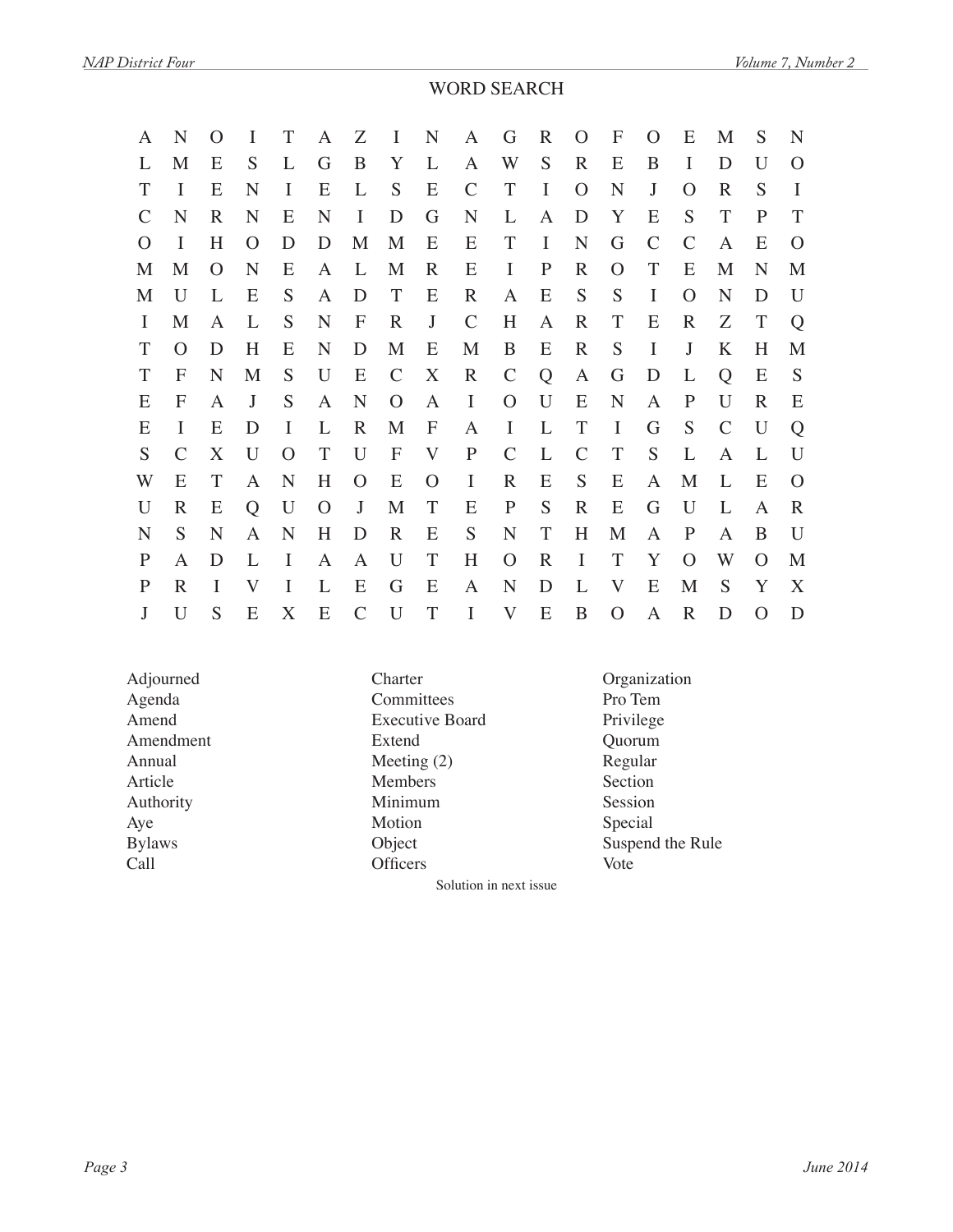#### **In Memorium**

In Memory of our friends who passed this year

*Lilian McBeth (MI)*



*Francile Anderson (MI)*



*Patricia White (IN)*





## **Queen City Unit Not Deterred by Weather**

The Queen City Unit (OH) was not deterred by the need to cancel their workshop in late January due to snow. They simply re-scheduled it for late March and held a very successful workshop. It was developed to educate and assist elected/appointed local government officials, board/commission members and the community in conducting orderly and productive public meetings. Topics for the workshop included Handling a Motion, Ranking Motions, Duties of the Chair, and a Q&A session.



## **Parliamentary Law Workshop Held**

The Louise Saks Parliamentary Unit annual workshop was held Saturday morning, April 5, in Waterford. Forty people attended including 17 members.

Connie Deford, PRP was the first speaker with the topic Building Better Boards, using a PowerPoint presentation. Eleanor "Coco" Siewert, PRP presented Effective, Efficient Meetings and, using the goldenrod sheet Basic Parliamentary Information, led participants through an ordinary meeting, taking many questions as the lesson proceeded.

Ask the Experts! with Eleanor "Coco" Siewert, Elizabeth "Beth" Haynes, and Art Margerm answering questions was popular, especially for those who wanted to clarify and illuminate particular situations.

Educational materials useful for leaders and board members were sold in an adjoining conference room. The separate room for sales worked very well and was busy before the meeting and during the ten-minute break. There were brisk sales of RONR, RONR in Brief, Tabs for RONR, and more.

*by Barbara Bonsignore*



*It takes two to speak the truth one to speak, another to hear. —*Henry David Thoreau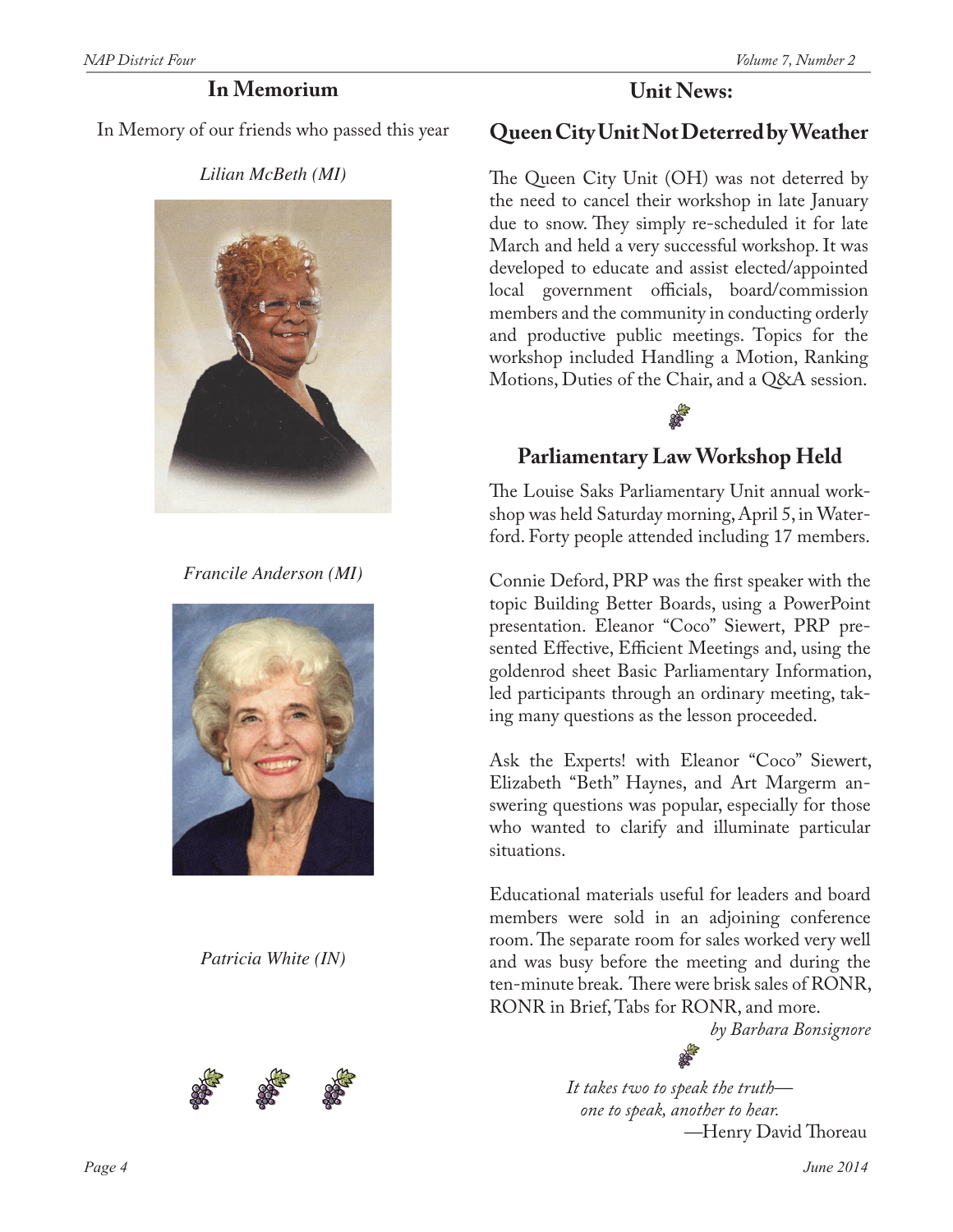#### **PQC Alert!**

Are you thinking about taking the PQC, but not quite ready yet? Did you just miss the deadline for the PQC at the NAP Training Conference in August? Do you want a place fairly close to home where you can take the course? If you answered "Yes" to any of these questions, District Four has a great opportunity for you. If at least six members are interested in taking the PQC, arrangements will be made to offer it at the 2015 District Four Conference in Michigan. It would most likely be given following the conference, but could possibly be given prior to the conference, depending on what works for the participants and instructors. While April 10-12, 2015 seems like a long way off, it takes time to arrange for the course, so please let District Four Director Joyce Brown-Watkins know of your interest soon. She'll then start the ball rolling to make the course available. Let's increase the number of credentialed members in District Four!



**Have You Registered?**

The NAP TC is just around the corner. It will be held August 8-10, 2014 in downtown Oklahoma City, OK at the Renaissance Hotel and Cox Convention Center. Hopefully, you've already registered. If not, there is still time to get in on the exciting workshops and other activities planned for your enjoyment and enlightenment. Training Conference Coordinator W. Craig Henry and his committee are set to welcome you and Workshop Coordinator Colette Collier Trohan and her committee will offer you a myriad of workshops to provide knowledge, application and resources to "Create the Future." Don't miss out on this exciting conference!

#### **Parliamentary Law Month Celebrated!**

A Birmingham-based parliamentary group made a book donation to the Pontiac Public Library in memory of the late Francile Anderson, a lifelong educator, volunteer and philanthropist, and widow of Chief Oakland County Circuit Judge Bob Anderson. The copy of *Robert's Rules of Order Newly Revised* was presented by Louise Saks Parliamentary Unit President Barbara Bonsignore to Interim Library Director Devan Green. The book was provided by the Michigan State Association of Parliamentarians.

"Fran was involved in so many organizations," Bonsignore said. "Parliamentary procedure was important to her in her various (groups) because she held leadership roles in so many of them." Anderson served as president of groups such as the Oakland County Bar Foundation, the Pontiac Oakland Symphony Orchestra, the Waterford Fellowship of Church Women and the Michigan Parent-Teacher Association.

Green thanked Bonsignore and fellow parliamentary group member Ruth Schlucter on Monday. "We're grateful for the donation and for the symbolism that's provided here," the library director said.



**Pontiac Public Library - April 21, 2014**

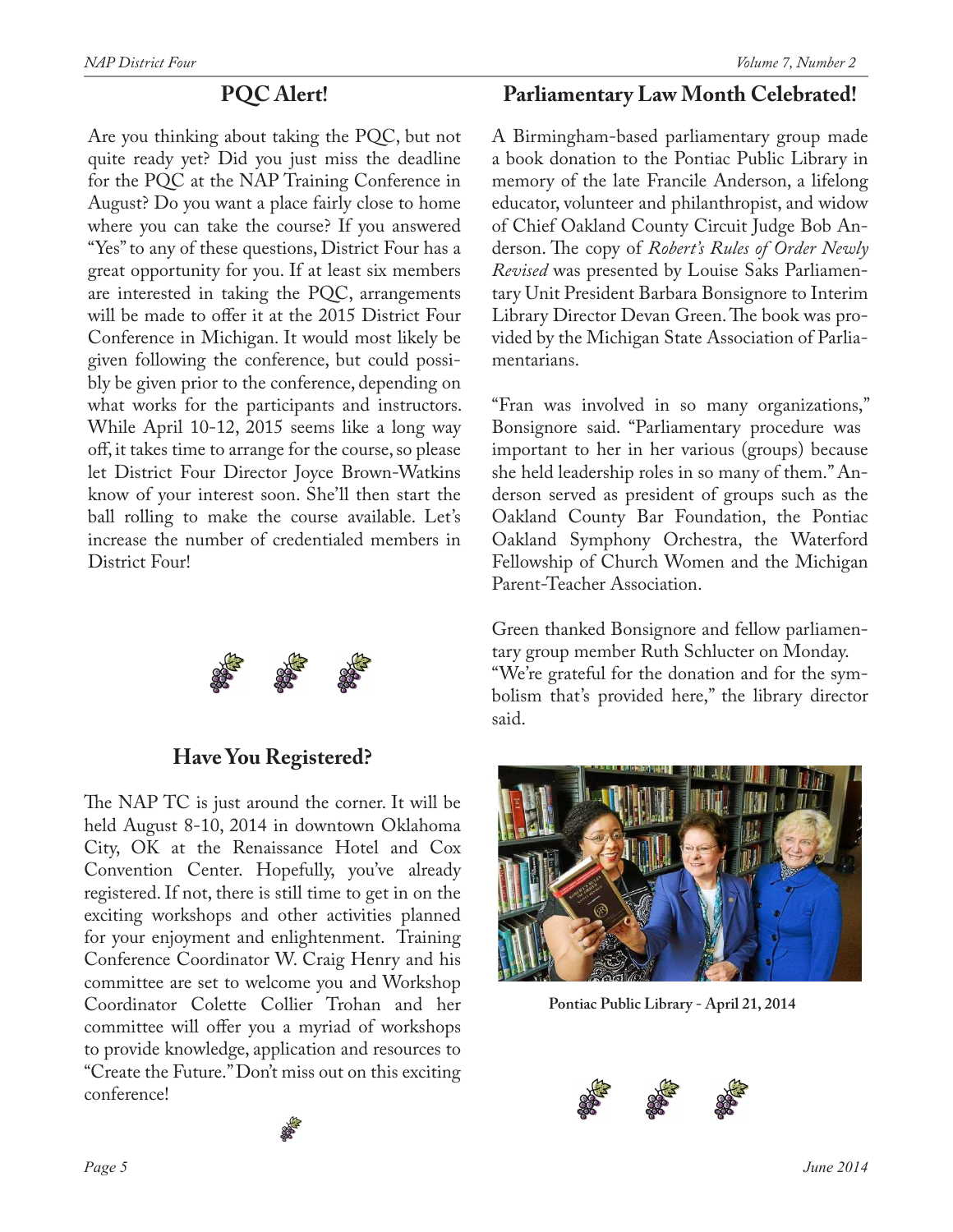#### **Coming Events**

#### *NAP*

NAP Training Conference Oklahoma City, OK August 8-10, 2014

Biennial Convention Arlington, VA September 4-7, 2015

#### *DISTRICT*

**District Conference** April 10-12, 2015

**Illinois Annual Meeting** 2015 - TBA

**Indiana Annual Meeting** 2015 - TBA

#### **Michigan**

**Annual Meeting** 2015 - TBA

**Ontario AGM -** TBA

**Ohio Annual Meeting** 2015 - TBA

**Wisconsin Annual Meeting** 2015 - TBA

#### **Contact Info**

District Director Joyce Brown-Watkins PRP 30845 Red Maple Lane Southfield, MI 48076 (313) 682-2681 joycewatkins06@yahoo.com

Newsletter Editor Patricia E. Dolan PRP-R 2278 Preserve Blvd. Portage, MI 49024 (269) 344-3202 PEDolan@aol.com

NAP Web site www.parliamentarians.org

## **Youth News:**

*Health Occupation Students of America*

The Bay-Arenac HOSA team took 1<sup>st</sup> place in state parliamentary competition and will represent Michigan at the national competition in Orlando, FL in June. Past NAP President Connie Deford, and David Zettle, prior member of a HOSA national championship team and new NAP member, coach the team.

#### *Business Professionals of America*

BPA state results for the Michigan parliamentary competition included Stephenson High School in 1<sup>st</sup> Place, followed in  $2<sup>nd</sup>$  place by Bay-Arenac Career Center. Stephenson High School went on to capture  $1<sup>st</sup>$  place in the national competition. Mrs. Sharon Wyble is advisor for the Stephenson team. Advisor for the Bay-Arenac team is Ms. Tammi Leavette.

In individual competition, Alix Johnson (Stephenson) placed first in the written exam and Timothy Miller (Bay-Arenac) was second. Both students passed the NAP membership exam.

> *If you are all wrapped up in yourself, you are overdressed.*  **—**Halverson



#### **From the editor...**

Thank you to those who contributed to this newsletter. It's always better to get information from many sources than to rely on your editor to come up with all the information. When that happens, you get only the news your editor thinks important.

While summer may be a time for a slowdown in activity for units and associations, please be thinking of what you'll want to report on for the next newsletter that is sure to be issued later this year. Photos are welcome as well as your news.

This is YOUR newsletter, so it should contain the information YOU desire to have. If we all work together, that is sure to happen.

The mailbox is open!



A new award, the PEER Award, is being introduced this biennium. Read all about it on pages 7 and 8 in this issue and continue keeping records. Let's have winners in District Four!

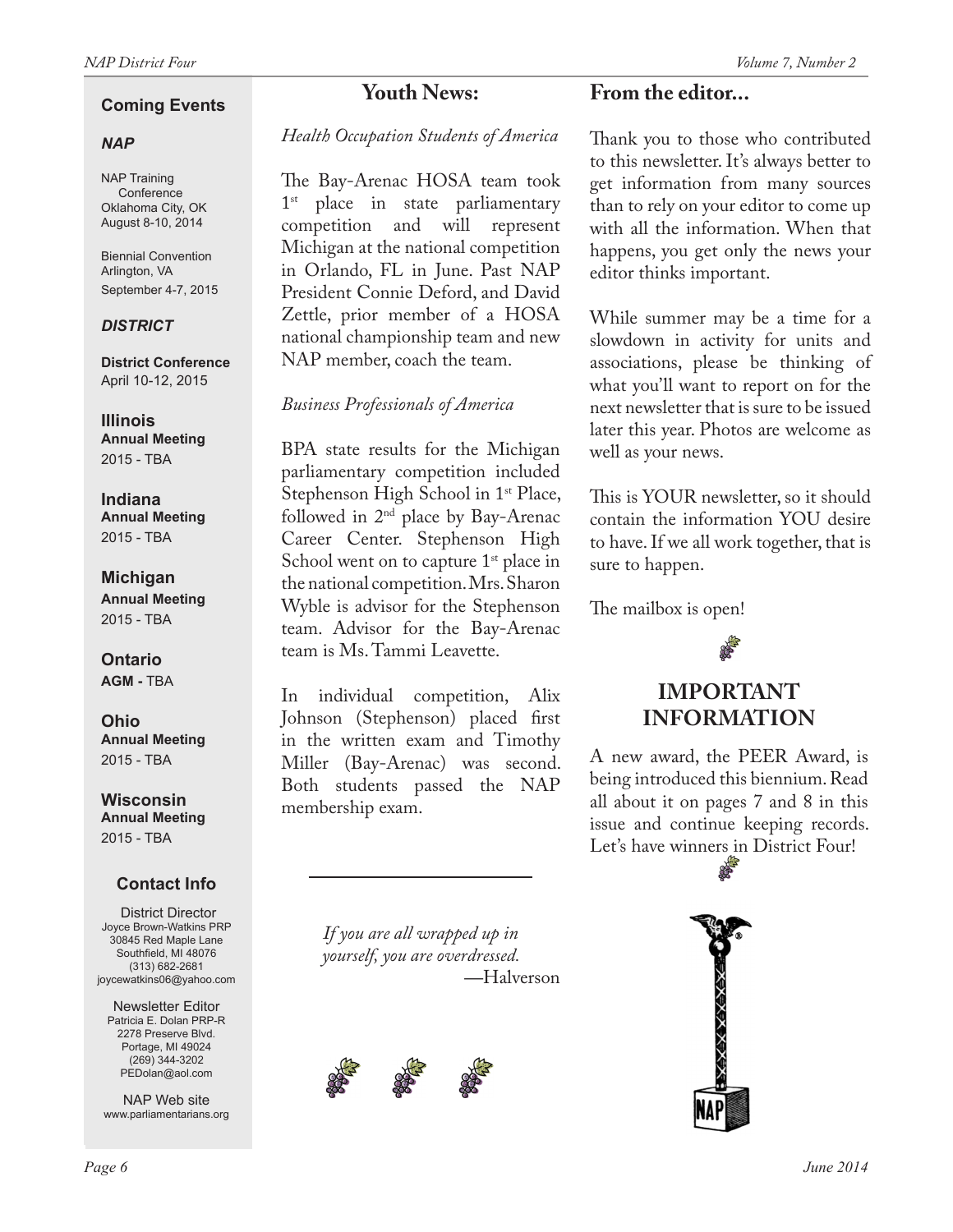#### **National Association of Parliamentarians® PEER Award** Parliamentarian Education and Enhancement Recognition Award" aka PEER Award

#### **September 10, 2013 to July 1, 2015**

| 1. | The following eleven (11) items are designed to encourage our members to be actively involved in the education and<br>enhancement of a parliamentarian. Please attempt to accomplish as many of these activities as possible during the next several<br>months. Once the activities are completed, record those on the form below and by July 1, 2014 submit the form to the NAP<br>Membership Extension-Retention Chairman Sandy Olson at solson15@msn.com to be included in individual recognition at<br>NTC. Those who have completed at least 3 items by July 1, 2014 will be recognized at NTC. Those who have completed 6<br>items by July 1, 2015 will receive recognition at the NAP Convention. Members completing ten (10) activities by July 1, 2015<br>will be honored at the NAP Convention. You <b>do not have</b> to complete all activities, but when you have completed even three<br>of the items within the time indicated, you will be rewarded.<br>Good luck and enjoy your active participation in these activities!<br>Bring in two new NAP members (your name should appear on the membership application as their sponsor). |  |  |  |  |  |  |
|----|------------------------------------------------------------------------------------------------------------------------------------------------------------------------------------------------------------------------------------------------------------------------------------------------------------------------------------------------------------------------------------------------------------------------------------------------------------------------------------------------------------------------------------------------------------------------------------------------------------------------------------------------------------------------------------------------------------------------------------------------------------------------------------------------------------------------------------------------------------------------------------------------------------------------------------------------------------------------------------------------------------------------------------------------------------------------------------------------------------------------------------------------------|--|--|--|--|--|--|
|    | Names:                                                                                                                                                                                                                                                                                                                                                                                                                                                                                                                                                                                                                                                                                                                                                                                                                                                                                                                                                                                                                                                                                                                                               |  |  |  |  |  |  |
| 2. | Convince two former members to rejoin NAP (your name should appear on the membership application as their sponsor).<br>Names:<br>the control of the control of the control of the control of the control of the control of                                                                                                                                                                                                                                                                                                                                                                                                                                                                                                                                                                                                                                                                                                                                                                                                                                                                                                                           |  |  |  |  |  |  |
| 3. | Be a member of a unit that maintains its current membership level through July 1, 2014.<br>Name of unit:                                                                                                                                                                                                                                                                                                                                                                                                                                                                                                                                                                                                                                                                                                                                                                                                                                                                                                                                                                                                                                             |  |  |  |  |  |  |
|    | Membership on September 10, 2013:<br>Membership on July 1, 2014:                                                                                                                                                                                                                                                                                                                                                                                                                                                                                                                                                                                                                                                                                                                                                                                                                                                                                                                                                                                                                                                                                     |  |  |  |  |  |  |
| 4. | Present a program as part of a workshop to gain new members.                                                                                                                                                                                                                                                                                                                                                                                                                                                                                                                                                                                                                                                                                                                                                                                                                                                                                                                                                                                                                                                                                         |  |  |  |  |  |  |
| 5. | Present a parliamentary program at a civic, fraternal, or church event.<br>Name of program:                                                                                                                                                                                                                                                                                                                                                                                                                                                                                                                                                                                                                                                                                                                                                                                                                                                                                                                                                                                                                                                          |  |  |  |  |  |  |
|    | Date/Place: Organization: Organization:                                                                                                                                                                                                                                                                                                                                                                                                                                                                                                                                                                                                                                                                                                                                                                                                                                                                                                                                                                                                                                                                                                              |  |  |  |  |  |  |
| 6. | Serve as judge or instructor for a youth or youth partnership organization.                                                                                                                                                                                                                                                                                                                                                                                                                                                                                                                                                                                                                                                                                                                                                                                                                                                                                                                                                                                                                                                                          |  |  |  |  |  |  |
| 7. | Write an article for an association or district newsletter or for the National Parliamentarian.<br>Name of article:                                                                                                                                                                                                                                                                                                                                                                                                                                                                                                                                                                                                                                                                                                                                                                                                                                                                                                                                                                                                                                  |  |  |  |  |  |  |
| 8. | Present a program at an association, district or national meeting.                                                                                                                                                                                                                                                                                                                                                                                                                                                                                                                                                                                                                                                                                                                                                                                                                                                                                                                                                                                                                                                                                   |  |  |  |  |  |  |
|    | Name of program:                                                                                                                                                                                                                                                                                                                                                                                                                                                                                                                                                                                                                                                                                                                                                                                                                                                                                                                                                                                                                                                                                                                                     |  |  |  |  |  |  |
|    | June 2014<br>Page 7                                                                                                                                                                                                                                                                                                                                                                                                                                                                                                                                                                                                                                                                                                                                                                                                                                                                                                                                                                                                                                                                                                                                  |  |  |  |  |  |  |